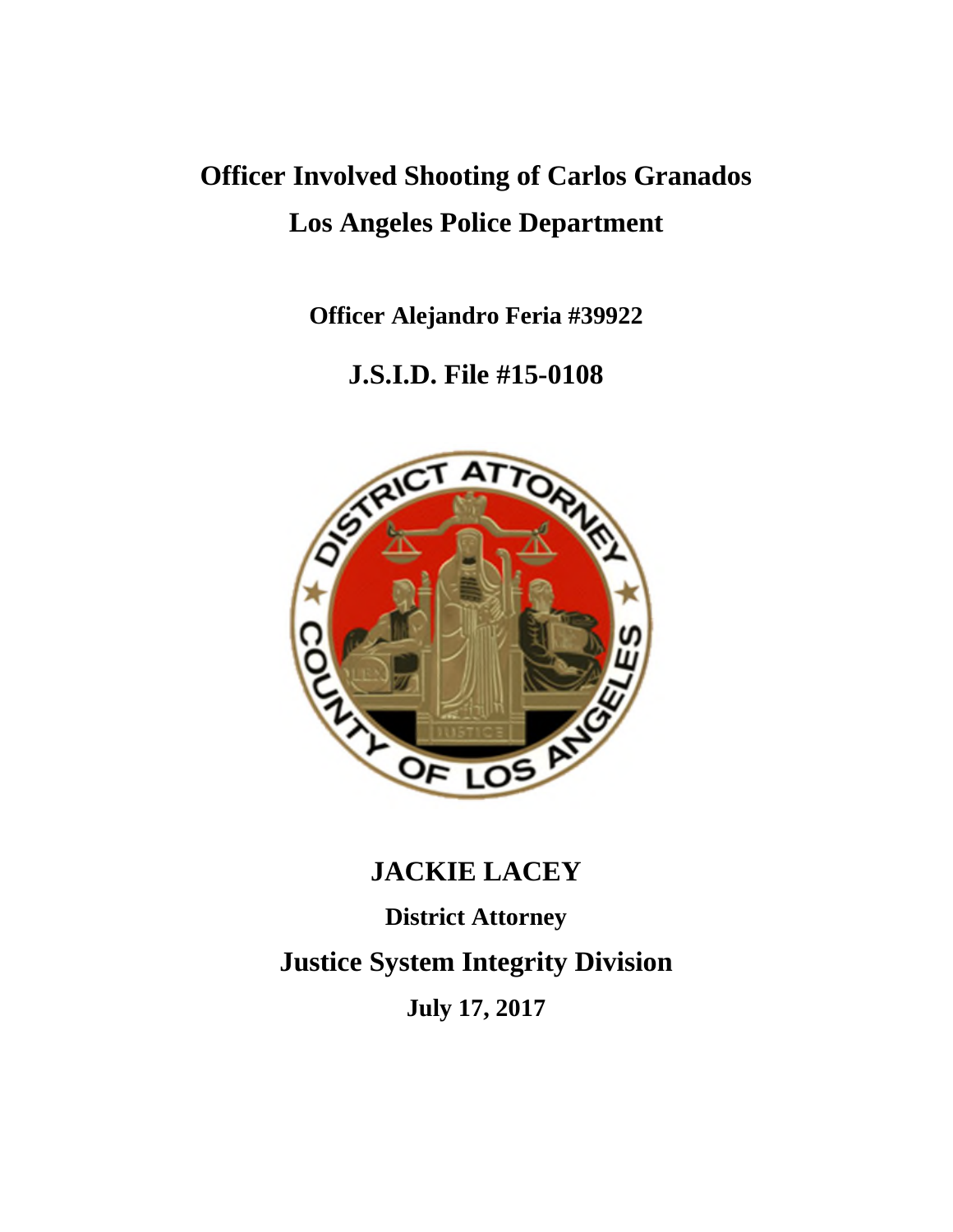#### **MEMORANDUM**

| TO:             | <b>COMMANDER ROBERT A. LOPEZ</b>                    |
|-----------------|-----------------------------------------------------|
|                 | Los Angeles Police Department                       |
|                 | Force Investigation Division                        |
|                 | 100 West First Street, Suite 431                    |
|                 | Los Angeles, California 90012                       |
| FROM:           | <b>JUSTICE SYSTEM INTEGRITY DIVISION</b>            |
|                 | Los Angeles County District Attorney's Office       |
| <b>SUBJECT:</b> | <b>Officer Involved Shooting of Carlos Granados</b> |
|                 | J.S.I.D. File #15-0108                              |
|                 | F.I.D. File $\#019-15$                              |
| DATE:           | July 17, 2017                                       |

The Justice System Integrity Division of the Los Angeles County District Attorney's Office has completed its review of the March 3, 2015, non-fatal shooting of Carlos Granados by Los Angeles Police Department (LAPD) Officer Alejandro Feria. It is our conclusion that Officer Feria used reasonable force in self-defense and in defense of others when he shot Granados.

The District Attorney's Command Center was notified of this shooting on March 4, 2015, at approximately 2:00 a.m. The District Attorney Response Team responded to the location. They were given a briefing and walk-through of the scene by LAPD Lieutenant Steve Lurie.

The following analysis is based on reports, recorded interviews, radio traffic, and photographs submitted to this office by the LAPD's Force Investigation Division. The departmentally compelled statement of Officer Feria was not considered in this analysis.

#### **FACTUAL ANALYSIS**

On February 28, 2015, two uniformed LAPD officers assigned to the Hollenbeck Division were sitting in their vehicle when a white, Chevy Astro van drove toward them and stopped approximately ten feet from their vehicle. The driver of the van pointed a handgun out of the driver's side window and fired one shot into the air in view of the officers. The driver fled in the van and officers were unable to locate him. On March 1, 2015, in an apparently unrelated incident, a white, Chevy Astro van was identified as the vehicle used in a drive-by shooting in which a known gang member was shot and injured. The second shooting also occurred in the Hollenbeck Division.

On March 3, 2015, at 7:00 p.m., officers assigned to the Hollenbeck Division received a roll call briefing which included the details of the two shootings and described the suspect vehicle as a white, Chevy Astro van. Officers Alejandro Feria and Steve Megliorino, who were assigned to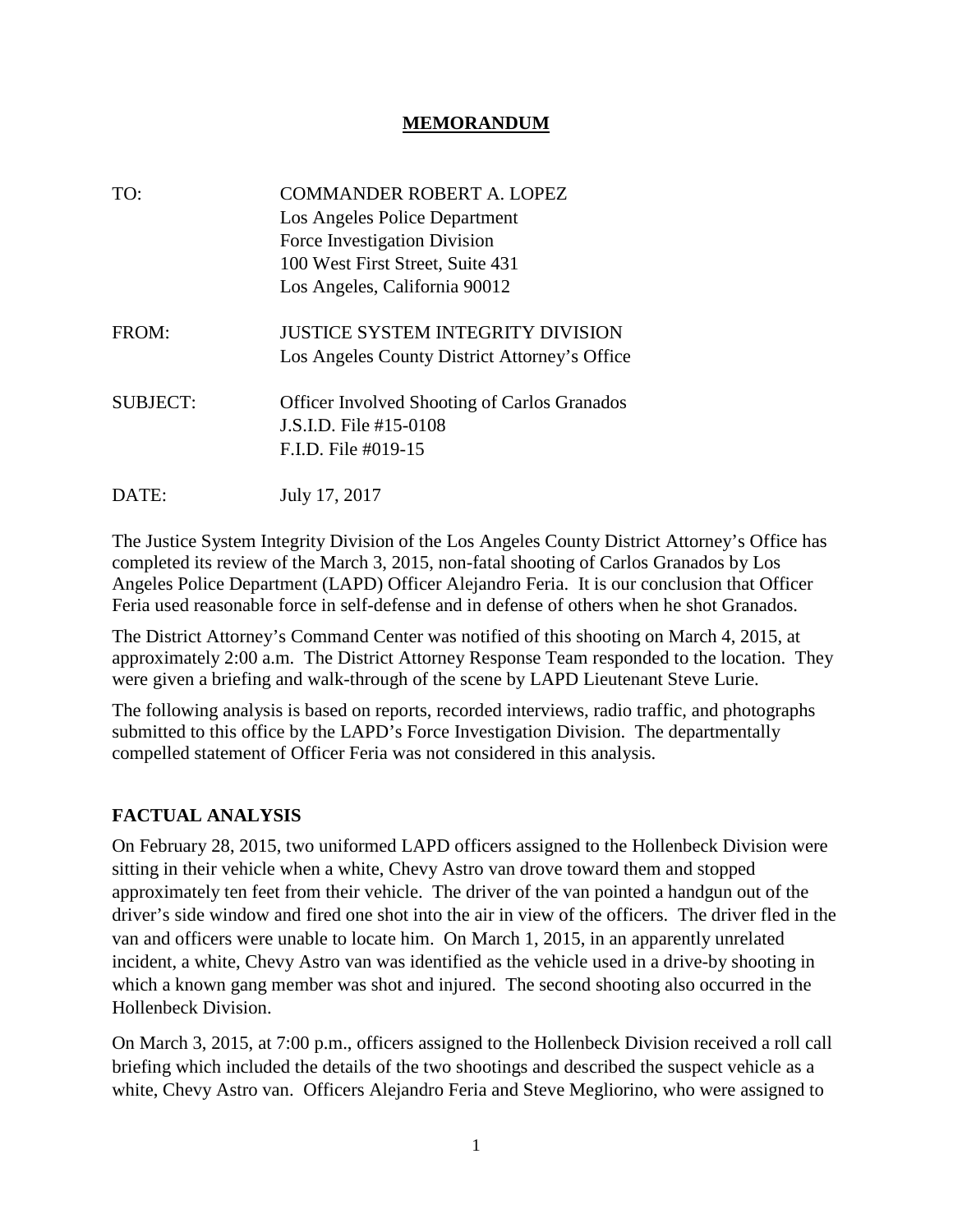the Hollenbeck Division Gang Enforcement Detail, attended the Hollenbeck Division roll call briefing and started their patrol shift.

Just after 11:00 p.m., Megliorino and Feria were in the area of Folsom Street and Mott Street when they observed a white, GMC Safari van drive through a stop sign without stopping.<sup>1</sup> Megliorino, who was driving a marked LAPD vehicle, activated the car's emergency lights and spot light to conduct a traffic stop on the van. The driver of the van, later identified as Jaime R started to pull the van to the curb before abruptly accelerating away from the officers. Feria, who was riding in the passenger seat, radioed the dispatcher to advise of the traffic stop and then, almost immediately thereafter, to advise that the van was not yielding and that he believed the van to be related to the shootings discussed at the roll call briefing. Multiple other LAPD units converged to the area where Megliorino and Feria were pursuing R .

After making a series of turns within a geographical area comprising just a few square blocks, R drove his van northbound into an alleyway between Boulder Street and Malabar Street, just east of Soto Street. Megliorino observed that the passenger side door of the van was opening as the van slowed dramatically.  $R$  stopped the van momentarily at a "T" intersection in the alleyway and two men, later identified as Carlos Granados and Angel G , jumped from the van and started running eastbound in the adjoining alley. R then accelerated northbound in the alley.

Feria exited the patrol car as the van came to a stop. After he exited, Feria ran northbound and turned right into the eastbound alleyway in pursuit of Granados and G . Simultaneously,



*Figure 1: Reenactment Depicting Granados' Position at Time of Shooting*

<sup>&</sup>lt;sup>1</sup> A GMC Safari and Chevy Astro are identical vehicles except for their badging.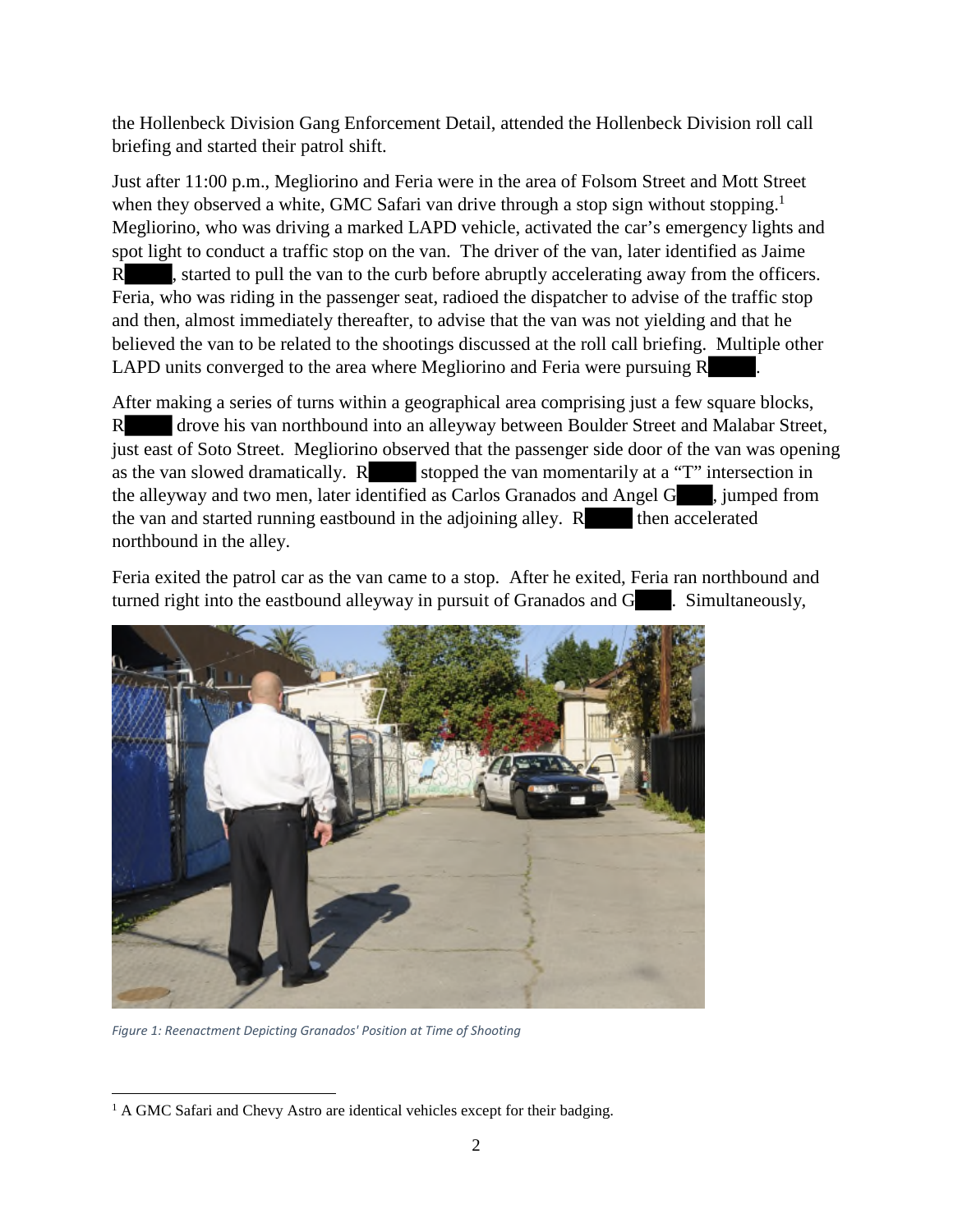Megliorino drove the patrol car into the eastbound alley to allow two other LAPD vehicles to continue the pursuit of R  $\cdot$ <sup>2</sup>

When Megliorino turned the corner, he saw Granados running while holding his waistband and G climbing a fence into the backyard of a home which adjoined the alley to the south. Megliorino watched as Granados turned toward him and Feria, pulled a black, semiautomatic handgun from his waistband, and pointed it in their direction. Feria discharged his service weapon at Granados and Megliorino saw Granados toss his handgun over a fence into a driveway and fall to the ground. Feria fired eight times at Granados, who was struck once in the leg.

Officers Jose Carbajal and Michael Romero were driving behind Megliorino's vehicle when R turned his van northbound into the alley. Both officers saw Feria discharging his firearm in an eastward direction, but did not see at what he was shooting. Those officers did not stop at the shooting scene, but continued in pursuit of  $\mathbb{R}$  .<sup>3</sup>

Feria immediately advised the dispatcher of the shooting and requested an ambulance for Granados, who was taken into custody at the scene of the shooting.

A black semiautomatic handgun was recovered in the driveway where Megliorino saw Granados throw it. It had scrapes near the muzzle and grip which were consistent with it impacting the cement after having been thrown. The gun was examined by an LAPD firearms expert and was found to be loaded with 12 cartridges in the magazine and one in the chamber. The cartridge recovered from the chamber of the firearm was observed to have a firing pin strike on the casing.



*Figure 2: Scrapes on Front of Handgun*



*Figure 3: Cartridge Recovered from Chamber*

 $2$  A number of witnesses were identified during the investigation into the shooting; however, no one besides Megliorino saw Granados' or Feria's actions at or near the time Feria opened fire.

<sup>&</sup>lt;sup>3</sup> The officer involved shooting discussed in this memorandum was part of a more complex situation which culminated in the arrest of five individuals in three locations, including Granados, R , and G . The other crimes and arrests are not relevant to this analysis.